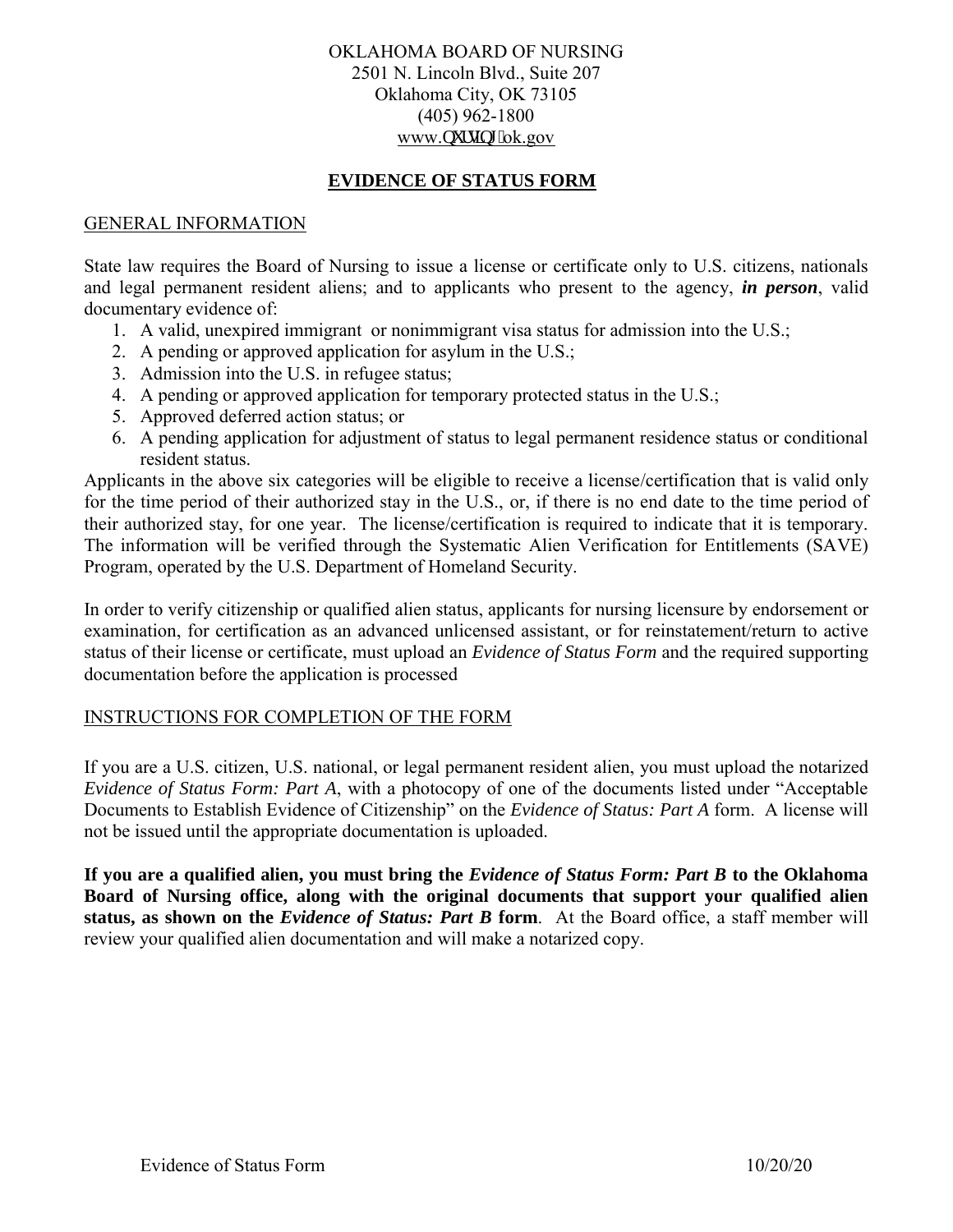*EVIDENCE OF STATUS FORM: PART A*

|       |                                      | Type or Print Clearly - Please use black or blue ink only                |               | Return to the Board office via your Nurse Portal Account. -                                                                                                                                                                                                                                                                |                                                                                                                                                                                                                                                                                                                                                                                                                                                                                                                                                                                                                                                                                                                                                                                                                                                                                                                                                                                                                                                                                                                                     |  |  |
|-------|--------------------------------------|--------------------------------------------------------------------------|---------------|----------------------------------------------------------------------------------------------------------------------------------------------------------------------------------------------------------------------------------------------------------------------------------------------------------------------------|-------------------------------------------------------------------------------------------------------------------------------------------------------------------------------------------------------------------------------------------------------------------------------------------------------------------------------------------------------------------------------------------------------------------------------------------------------------------------------------------------------------------------------------------------------------------------------------------------------------------------------------------------------------------------------------------------------------------------------------------------------------------------------------------------------------------------------------------------------------------------------------------------------------------------------------------------------------------------------------------------------------------------------------------------------------------------------------------------------------------------------------|--|--|
| Date: | <b>Social Security #:_</b>           |                                                                          |               |                                                                                                                                                                                                                                                                                                                            |                                                                                                                                                                                                                                                                                                                                                                                                                                                                                                                                                                                                                                                                                                                                                                                                                                                                                                                                                                                                                                                                                                                                     |  |  |
|       | <b>Full Legal Name:</b>              |                                                                          |               |                                                                                                                                                                                                                                                                                                                            |                                                                                                                                                                                                                                                                                                                                                                                                                                                                                                                                                                                                                                                                                                                                                                                                                                                                                                                                                                                                                                                                                                                                     |  |  |
|       |                                      | First                                                                    | <b>Middle</b> | Maiden (if applicable)                                                                                                                                                                                                                                                                                                     | Last                                                                                                                                                                                                                                                                                                                                                                                                                                                                                                                                                                                                                                                                                                                                                                                                                                                                                                                                                                                                                                                                                                                                |  |  |
|       | Renewal                              | <b>Reinstatement</b>                                                     |               | <b>License/Certificate by Examination</b>                                                                                                                                                                                                                                                                                  | I am submitting evidence of my status in order to apply for: (CHECK ONE OF THE FOLLOWING)<br><b>License by Endorsement</b>                                                                                                                                                                                                                                                                                                                                                                                                                                                                                                                                                                                                                                                                                                                                                                                                                                                                                                                                                                                                          |  |  |
|       |                                      |                                                                          |               | PRIMARY EVIDENCE OF CITIZENSHIP<br>(FOR US CITIZENS, US NATIONALS, OR PERMANENT LEGAL RESIDENT ALIENS)                                                                                                                                                                                                                     |                                                                                                                                                                                                                                                                                                                                                                                                                                                                                                                                                                                                                                                                                                                                                                                                                                                                                                                                                                                                                                                                                                                                     |  |  |
|       |                                      |                                                                          |               | documents with this form. Place a checkmark below to indicate the document that is attached.                                                                                                                                                                                                                               | If you are a U.S. citizen, U.S. national, or permanent legal resident alien, please upload a photocopy of one of the following                                                                                                                                                                                                                                                                                                                                                                                                                                                                                                                                                                                                                                                                                                                                                                                                                                                                                                                                                                                                      |  |  |
|       | <b>U.S. Citizen or U.S. National</b> |                                                                          |               |                                                                                                                                                                                                                                                                                                                            |                                                                                                                                                                                                                                                                                                                                                                                                                                                                                                                                                                                                                                                                                                                                                                                                                                                                                                                                                                                                                                                                                                                                     |  |  |
|       | has been changed);                   | Department of State), copies available from the Department of State;     |               | the Northern Mariana Islands, unless the person was born to foreign diplomats residing in the U.S.;<br>United States passport (except limited passports, which are issued for periods of less than five years);<br>Report of birth abroad of a U.S. citizen (FS-240) (issued by the Department of State to U.S. citizens); | A government-issued birth certificate showing birth in one of the 50 States, the District of Columbia, Puerto Rico (on or<br>after January 13, 1941), Guam, the U.S. Virgin Islands (on or after January 17, 1917), American Samoa, Swain's Island or<br>Certificate of birth (FS-545) (issued by a foreign service post) or Certification of Report of Birth (DS1350) (issued by the<br>Certificate of Naturalization (N-550 or N-570) (issued by the INS through a Federal or State court, or through<br>administrative naturalization after December 1990 to individuals who are individually naturalized; the N570 is a<br>replacement certificate issued when the N-550 has been lost or mutilated or the individual's name has been changed);<br>Certificate of Citizenship (N-560 or N-561) (issued by the INS to individuals who derive U.S. citizenship through a<br>parent; the N-561 is a replacement certificate issued when the N-560 has been lost or mutilated or the individual's name<br>United States Citizen Identification Card (I-197) (issued by the INS until April 7, 1983 to U.S. citizens living near the |  |  |
|       | 1974);                               | in the Northern Mariana Islands before November 3, 1986);                |               |                                                                                                                                                                                                                                                                                                                            | Canadian or Mexican border who needed it for frequent border crossing) (formerly Form I-179, last issued in February<br>Northern Mariana Identification Card (issued by the INS to a collectively naturalized citizen of the U.S. who was born                                                                                                                                                                                                                                                                                                                                                                                                                                                                                                                                                                                                                                                                                                                                                                                                                                                                                      |  |  |
|       | 1350); or                            |                                                                          |               |                                                                                                                                                                                                                                                                                                                            | Statement provided by a U.S. consular officer certifying that the individual is a U.S. citizen (This is given to an<br>individual born outside the U.S. who derives citizenship through a parent but does not have an FS-240, FS-545 or DS-                                                                                                                                                                                                                                                                                                                                                                                                                                                                                                                                                                                                                                                                                                                                                                                                                                                                                         |  |  |
|       |                                      |                                                                          |               | members of the Texas Band of Kickapoos living near the U.S./Mexican border.)                                                                                                                                                                                                                                               | American Indian Card with a classification code "KIC" and a statement on the back (identifying U.S. citizen                                                                                                                                                                                                                                                                                                                                                                                                                                                                                                                                                                                                                                                                                                                                                                                                                                                                                                                                                                                                                         |  |  |
|       |                                      | <b>Alien Lawfully Admitted for Permanent Residence:</b>                  |               | <b>INS Form I-551</b> (Alien Registration Receipt Card, commonly known as a "green card"); or                                                                                                                                                                                                                              |                                                                                                                                                                                                                                                                                                                                                                                                                                                                                                                                                                                                                                                                                                                                                                                                                                                                                                                                                                                                                                                                                                                                     |  |  |
|       |                                      | Unexpired Temporary I-551 stamp in foreign passport or on INS Form I-94. |               |                                                                                                                                                                                                                                                                                                                            |                                                                                                                                                                                                                                                                                                                                                                                                                                                                                                                                                                                                                                                                                                                                                                                                                                                                                                                                                                                                                                                                                                                                     |  |  |
|       |                                      |                                                                          |               | accompanying documents provided to substantiate my Evidence of Status application are true and correct.                                                                                                                                                                                                                    | I declare under penalty of perjury, under the laws of the State of Oklahoma, that all information contained in this application and all                                                                                                                                                                                                                                                                                                                                                                                                                                                                                                                                                                                                                                                                                                                                                                                                                                                                                                                                                                                             |  |  |

 $\mathcal{L}_\text{max}$  , and the contribution of the contribution of the contribution of the contribution of the contribution of the contribution of the contribution of the contribution of the contribution of the contribution of t Signature of Applicant *(Do not sign until in the presence of the Notary Public)* Date

I certify that on the date set forth below, the individual named above appeared personally before me and that I identified this individual by: (a) comparing his/her physical appearance with the photograph on the identifying document presented by the applicant, and (b) comparing the applicant's signature made in my presence on this form with the signature on his/her identifying document.<br>Subscribed and sworn before me this

Subscribed and sworn before me this \_\_\_\_\_\_\_\_\_\_\_\_\_\_\_\_\_\_ day of \_\_\_\_\_\_\_\_\_\_\_\_\_\_\_\_\_\_\_\_\_\_\_\_\_\_\_\_\_\_\_\_\_\_\_\_\_\_\_\_\_\_\_\_\_\_\_\_\_, 20\_\_\_\_\_\_\_\_\_\_\_. Notary Public: \_\_\_\_\_\_\_\_\_\_\_\_\_\_\_\_\_\_\_\_\_\_\_\_\_\_\_\_\_\_\_\_\_\_\_\_\_\_\_\_\_\_\_\_\_\_\_\_\_\_\_\_\_\_\_\_\_\_\_\_\_  $(SEAL)$  Commission #:  $\qquad \qquad$ Commission Expires: \_\_\_\_\_\_\_\_\_\_\_\_\_\_\_\_\_\_\_\_\_\_\_\_\_\_\_\_\_\_\_\_\_\_\_\_\_\_\_\_\_\_\_\_\_\_\_\_\_\_\_\_\_\_\_\_\_\_\_\_\_